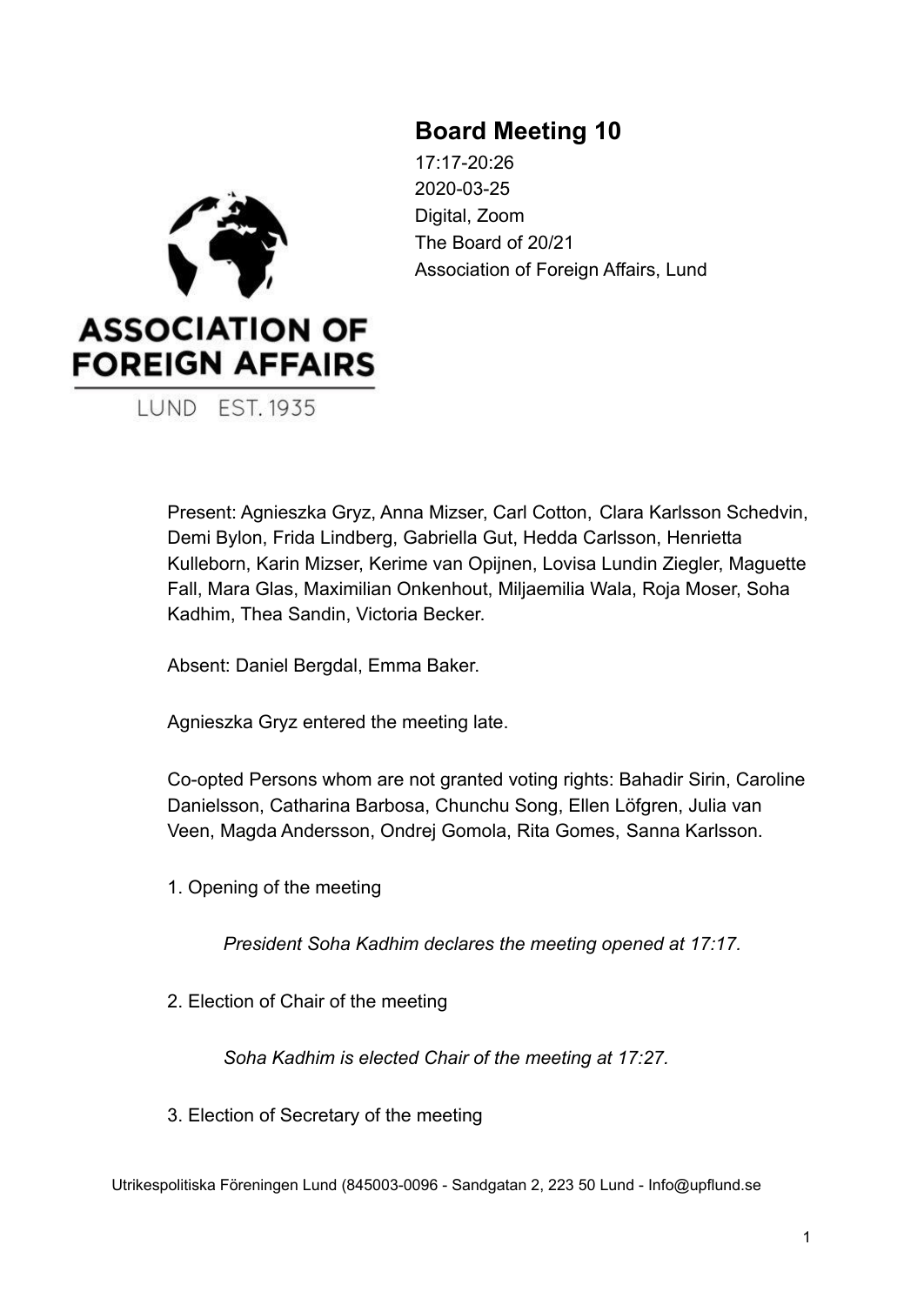*Carl Cotton is elected Secretary of the meeting at 17:28.*

4. Election of Attesters and Vote Counters of the meeting

*Mara Glas and Karin Mizser are elected Vote Counters and Attesters of the meeting at 17:29.*

5. Co-opted Persons

*The request to be co-opted in this meeting has been made by: Bahadir Sirin, Caroline Danielsson, Catharina Barbosa, Chunchu Song, Ellen Löfgren, Julia van Veen, Magda Andersson, Ondrej Gomola, Rita Gomes and Sanna Karlsson.*

*Proposal to approve the co-opting of Bahadir Sirin, Caroline Danielsson, Catharina Barbosa, Chunchu Song, Ellen Löfgren, Julia van Veen, Magda Andersson, Ondrej Gomola, Rita Gomes and Sanna Karlsson.*

*Passed by acclamation at 17:30.*

6. Approval of the electoral roll

Agnieszka Gryz enters the meeting at 17:32.

*The Chairperson Soha Kadhim proposes to set the electoral roll to 20 and asks the vote counters to confirm this.*

*The electoral roll is set to 20.*

7. Approval of the Agenda (Attachment 1)

*Head of Travel Maguette Fall suggests amending the agenda by adding a Discussion Point 12. Creating a Debate Committee.*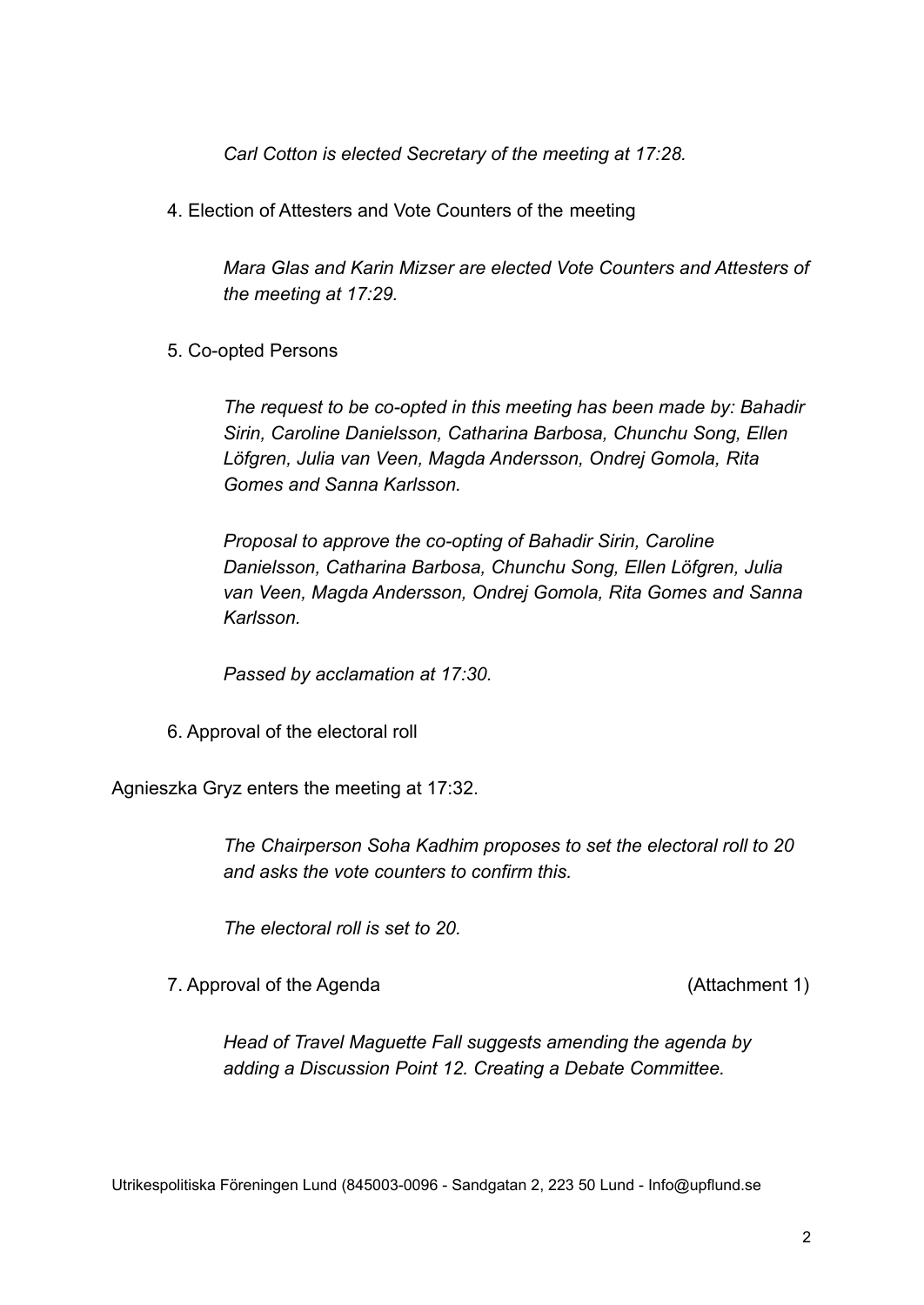*Proposal to approve the amended agenda and update the points accordingly.*

*Passed by acclamation at 17:33.*

- 8. Ratifying Per Capsulam Decisions (Attachment 2)
	- 8.1. Project of the year

*Proposal to ratify the Per Capsulam Decision regarding Project of the year.*

*Passed by acclamation at 17:35.*

8.2. Magazine Budget

*Proposal to ratify the Per Capsulam Decision regarding the Magazine Budget.*

*Passed by acclamation at 17:35.*

8.3. UPF Ball 2021

*Proposal to ratify the Per Capsulam Decision regarding the UPF Ball 2021.*

*Passed by acclamation at 17:36.*

9. Information Point: Mental Health Month

*Head of Pod&Radio Maximilian Onkenhout briefs the board on the reason behind having a Mental Health Month and updates the board on the progress that has been made.*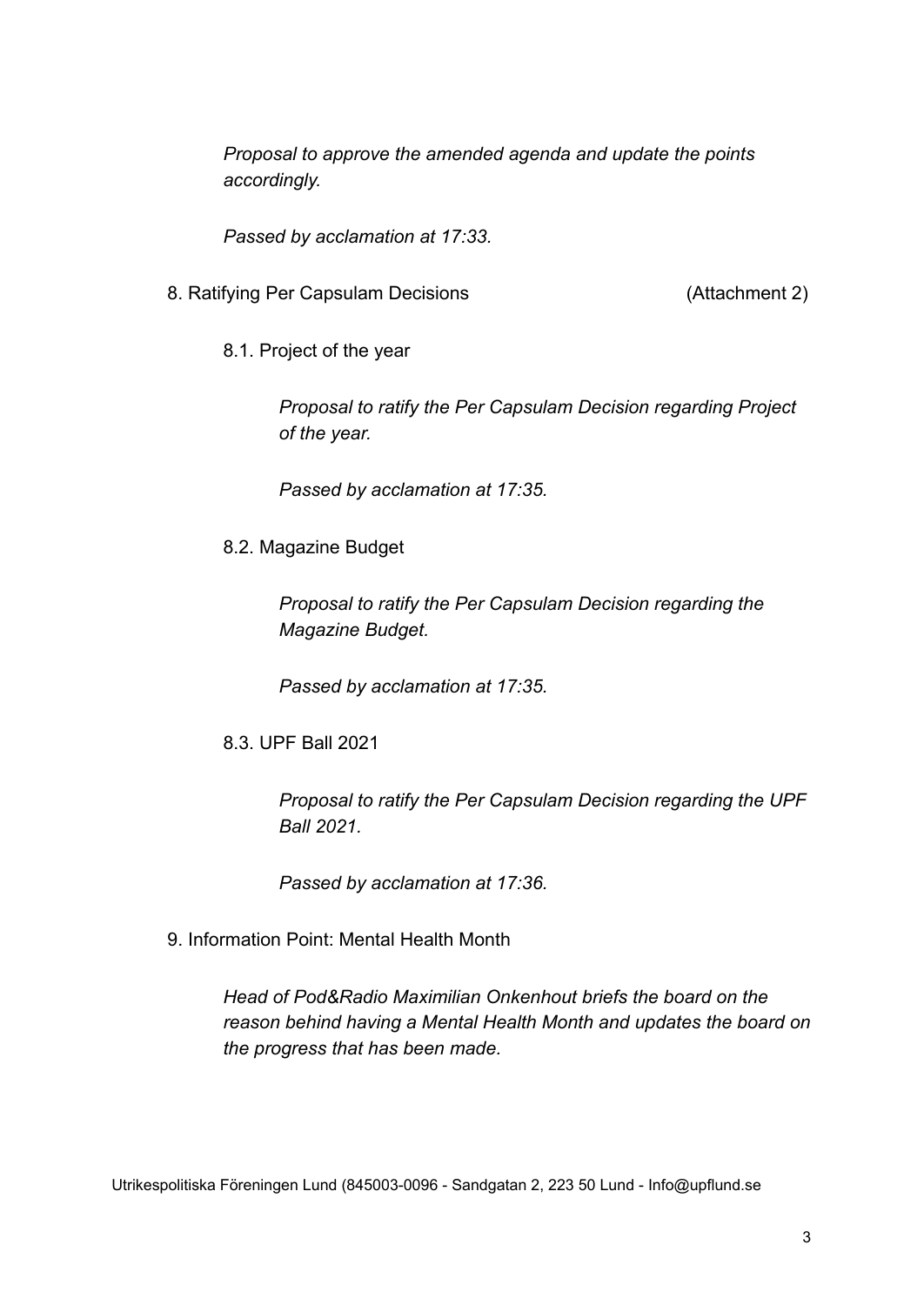*Co-opted Julia van Veen continues on this track and presents the different themes and happenings of the month.*

*Questions asking for clarification on different issues arise.*

10. Discussion Point: Hand-over documents (Attachment 3)

*Vice President Hedda Carlsson briefs the board on the issue of not having a clear system of how hand-overs between operational years should function. The board is now encouraged to weigh in on what should be included in the hand-over documents.*

11. Discussion Point: Evaluation of UPF Free Day (Attachment 3)

*Chairperson Soha Kadhim encourages the board to discuss whether or not the UPF Free Day on Saturdays each week has been beneficial for mental health and dealing with general workload.*

*Discussion arises on pros and cons with the UPF Free Day.*

**(The Chairperson Soha Kadhim declares the meeting adjourned for a break at 18:20)**

# **(The Chairperson Soha Kadhim declares the meeting re-opened at 18:36)**

Co-opted Julia van Veen leaves the meeting at 18:36.

12. Discussion Point: Creating a Debate Committee

*Head of Travel Maguette Fall presents arguments for creating a Debate Committee.*

*A discussion arises in regards to the suggestion.*

13. Decision Point: Investments (Attachment 4)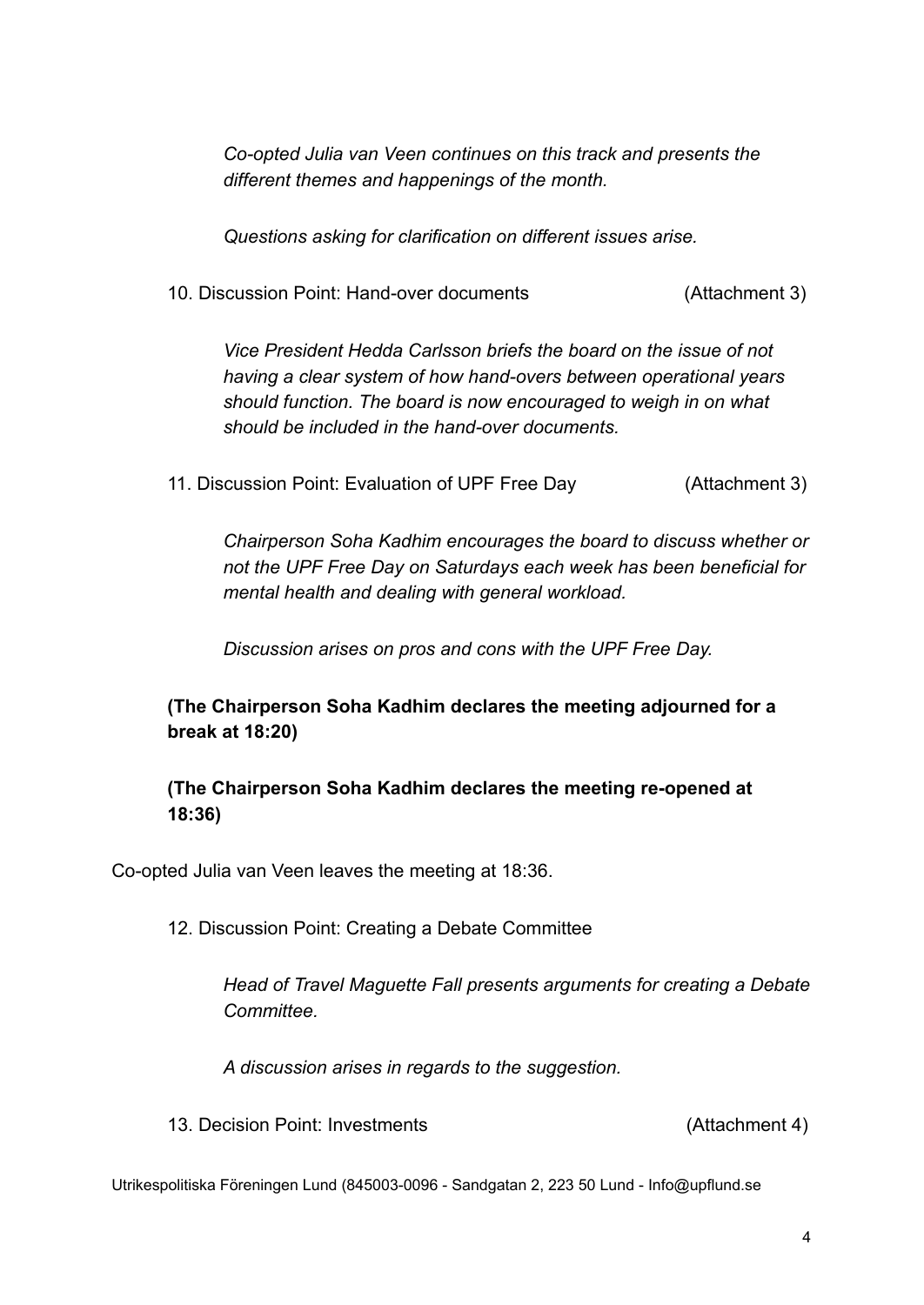*Head of Pod&Radio Clara Karlsson Schedvin briefs the board on her idea to invest in online games that the heads of committees could use during online hang-outs.*

*Questions arise in regards to how this would work concretely, as well as arguments mainly in favor of going through with the investment.*

*Head of Pod&Radio Clara Karlsson Schedvin proposes to invest up to a 1000 SEK on buying online games used for online hang-outs.*

*Passed by acclamation at 19:04.*

*Chairperson Soha Kadhim briefs the board on her investment idea in buying a new office computer.*

*Discussion arises in regards to which type of computer should be picked.*

*Chairperson Soha Kadhim proposes an End of Debate.*

*Passed by acclamation at 19:22.*

*Chairperson Soha Kadhim proposes to invest up to 20.000 SEK on buying an office desktop.*

*Passed by acclamation at 19:23.*

### 14. Motions

15. Presidium reporting

### 15.1. **UFS-representative**

*UFS-Representative Mara Glas reports that she is currently working on a workshop for the upcoming exchange with UF Uppsala. Speaks briefly about going back to committee work*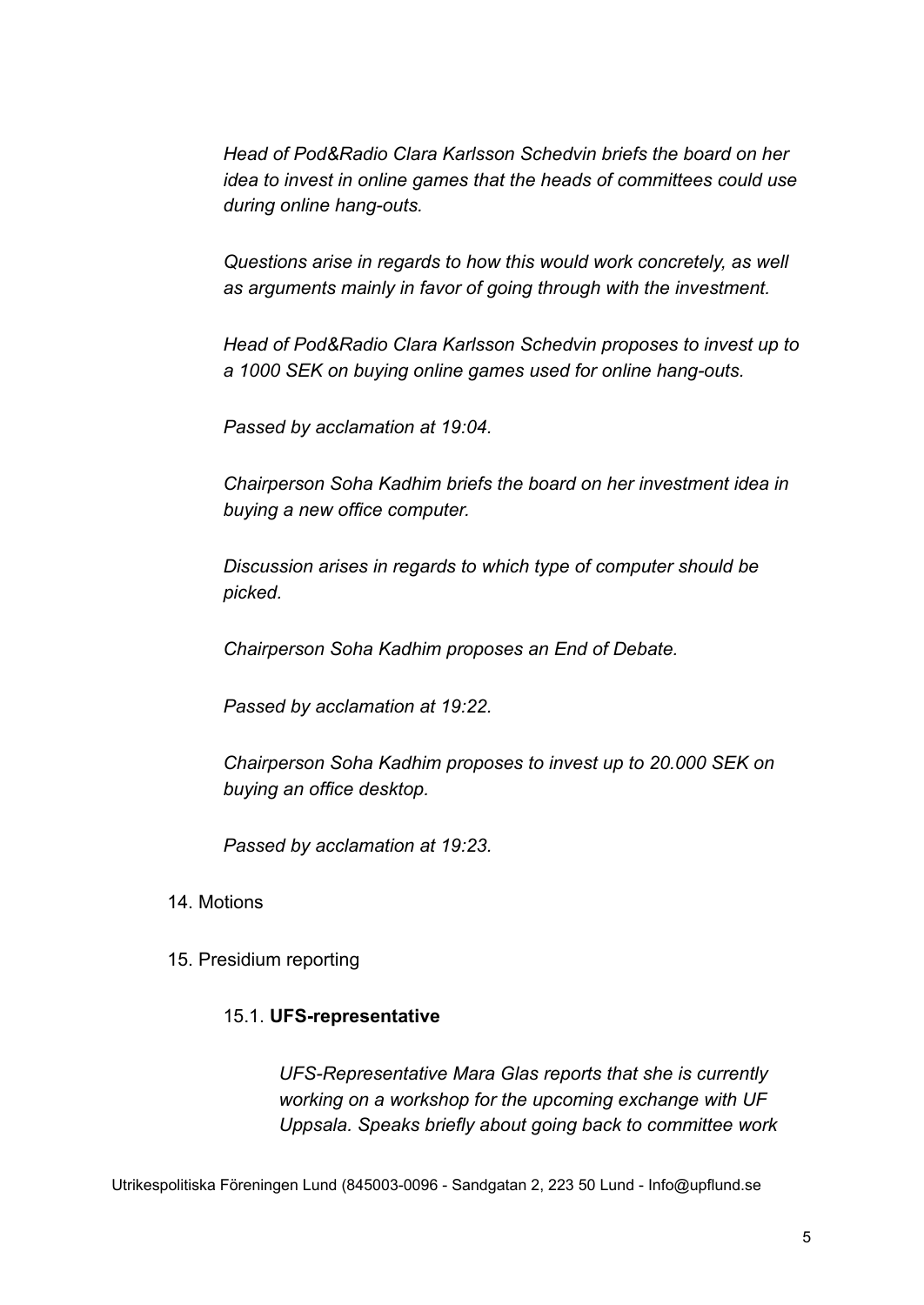*within the UFS board. Reminds the board members to update the UFS-statistics sheet.*

## 15.2. **Treasurer**

*Treasurer Lovisa Lundin Ziegler reports that she took some time of reimbursement but has now commenced the work once again and reminds everyone how to fill out the reimbursement forms.*

### 15.3. **Secretary**

*Secretary Carl Cotton reports on the current number of members. Working on the Senior Collegium and ways of digitalizing it further.*

# 15.4. **Presidents**

*Vice President Hedda Carlsson reminds the board that the application period to the board of 21/22 is open and encourages everyone to nominate people. Reminds the board members of the upcoming exchange with UF Uppsala. Encourages everyone to keep inclusiveness in mind when it comes to the upcoming ball and seating.*

**(The Chairperson Soha Kadhim declares the meeting adjourned for a break at 19:32)**

**(The Chairperson Soha Kadhim declares the meeting re-opened at 19:40)**

16. Committee reporting

# 16.1. **Lecture**

*Head of Lecture Frida Lindberg reports on upcoming lectures.*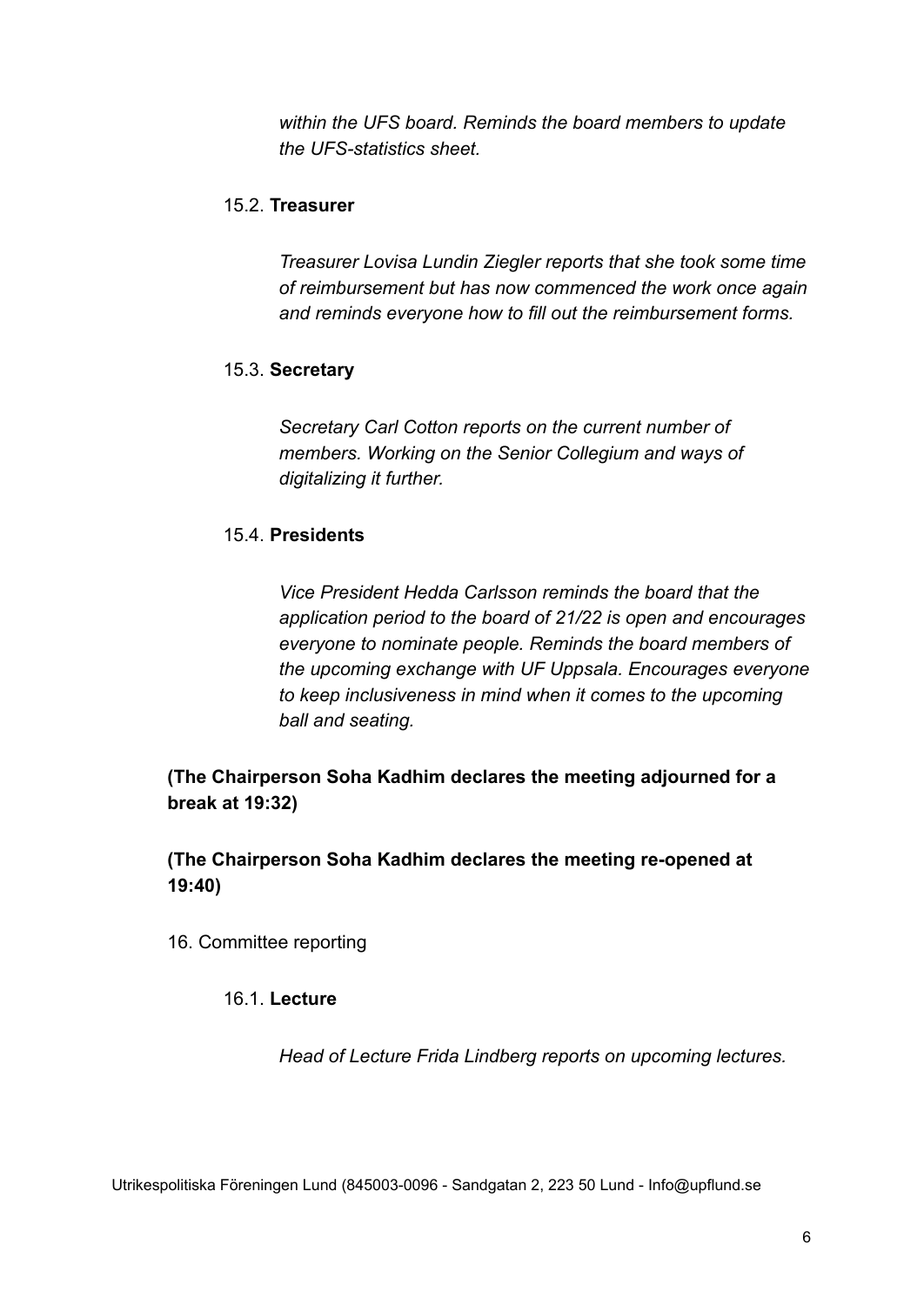*A question arises in regards to concrete details on the upcoming lecture with Stefan Ingves.*

### 16.2. **Magazine**

*Head of Magazine Victoria Becker reports that issue number three is now in print. Had a collaboration with the other media committees. Head of Magazine Agnieszka Gryz reports that the third issue became the most extensive issue to date. The yearbook will not be in print.*

Co-opted Chunchu Song enters the meeting and Co-opted Catharina Barbosa leaves the meeting at 19:44.

# 16.3. **Career**

*Head of Career Anna Mizser reports that everything for the upcoming weeks is planned and going well. Had a meeting with UPF Umeå to give tips and directions on how to create a Career Committee of their own.*

# 16.4. **Activity**

*Head of Activity Henrietta Kulleborn reports that the Annual Ball is the main focus currently. Asks the board how they feel about being sponsored by local companies in relation to the ball.*

*Questions arise in regards to concrete details on how the ball will be held.*

### 16.5. **Webzine**

*Head of Webzine Kerime van Opijnen reports that the committee is doing very well. Will keep up the high pace with two articles per week.*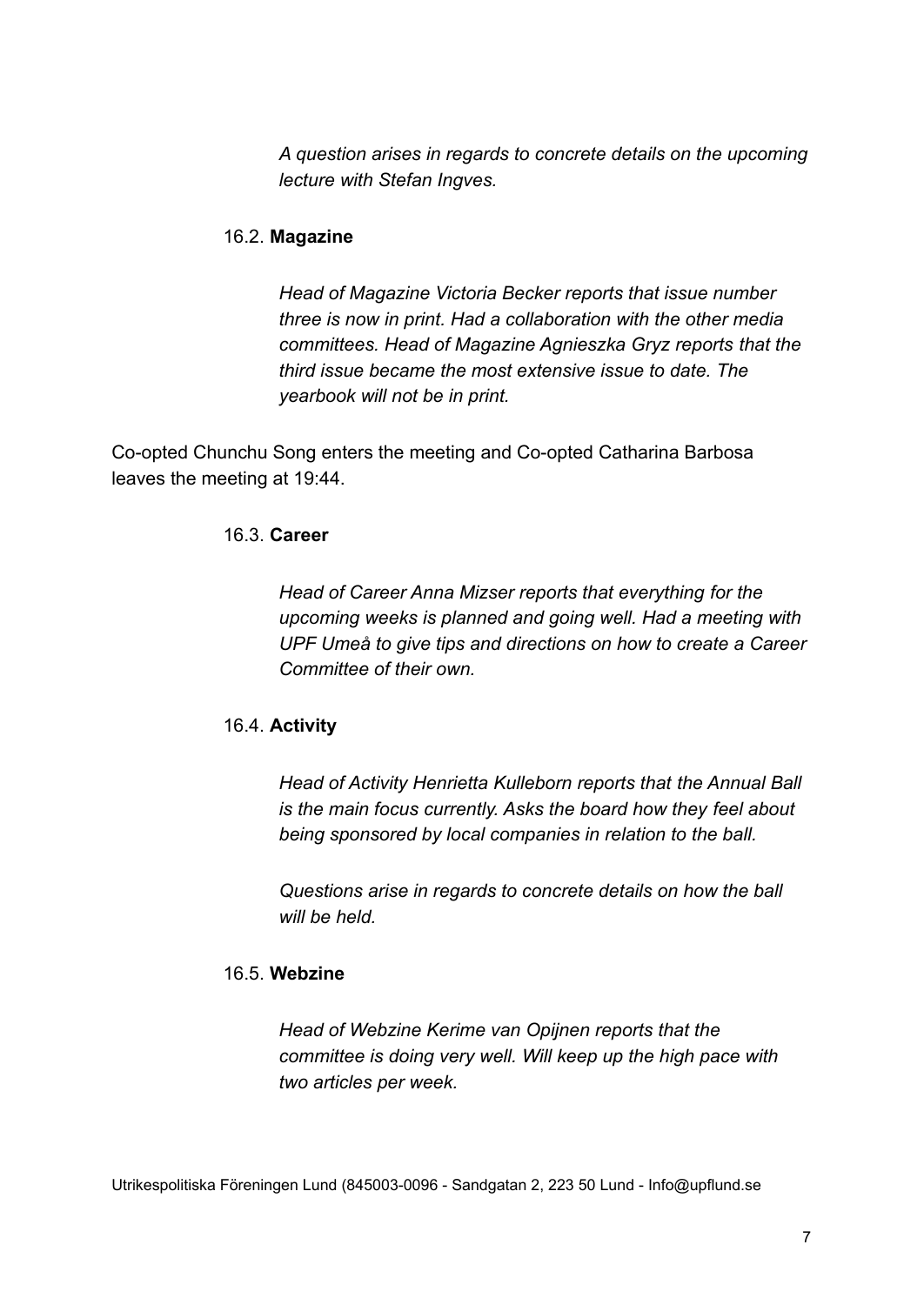### 16.6. **Travel**

*Head of Travel Maguette Fall reports that the committee is currently working on booking events for the upcoming digital trip. During this trip a podcast will be recorded.*

16.7. **PR**

*Head of PR Roja Moser reports that the committee is doing well. A subcommittee has been created to assist the Activity Heads in creating the upcoming Ball. Head of PR Gabriella Gut thanks everyone who participated in the instagram-takeovers during the week.*

### 16.8. **Pod&Radio**

*Head of Pod&Radio Clara Karlsson Schedvin reports that the committee will focus on good news in conjunction with the Mental Health Week and that they are excited for the interview with Stefan Ingves.*

17. Other points

*There are no other points.*

18. Confirmation of next board meeting

*President Soha Kadhim informs the board that the next board meeting will be held on the 22nd of April (22/4) at 17.00.*

19. Meeting adjourned

*Chairperson Soha Kadhim declares the meeting adjourned at 20:26.*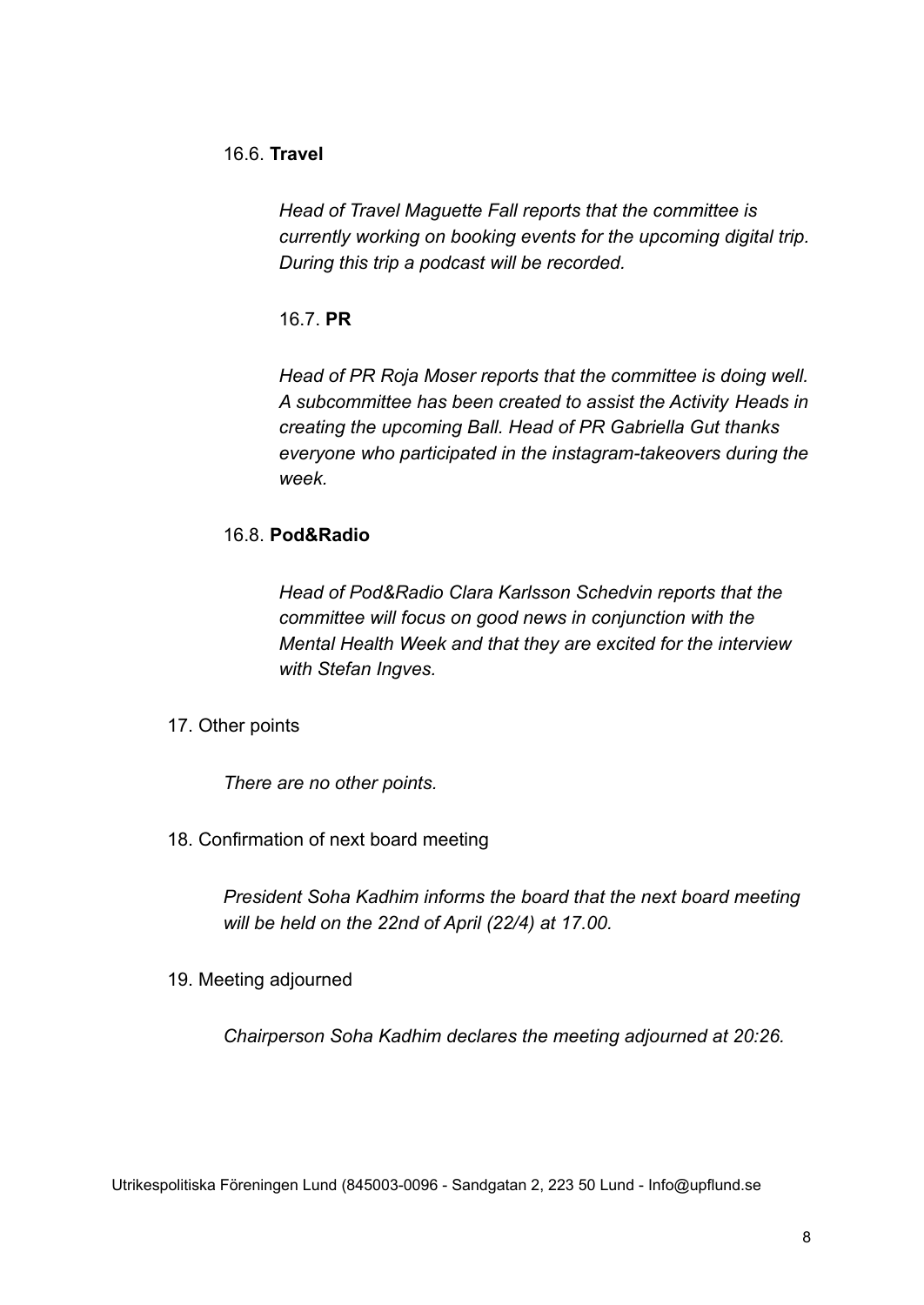lat like

Carl Cotton, Secretary

ProfaceU

Soha Kadhim, Chair

Mara Ches

Mara Glas, Attester

Karin Mizser, Attester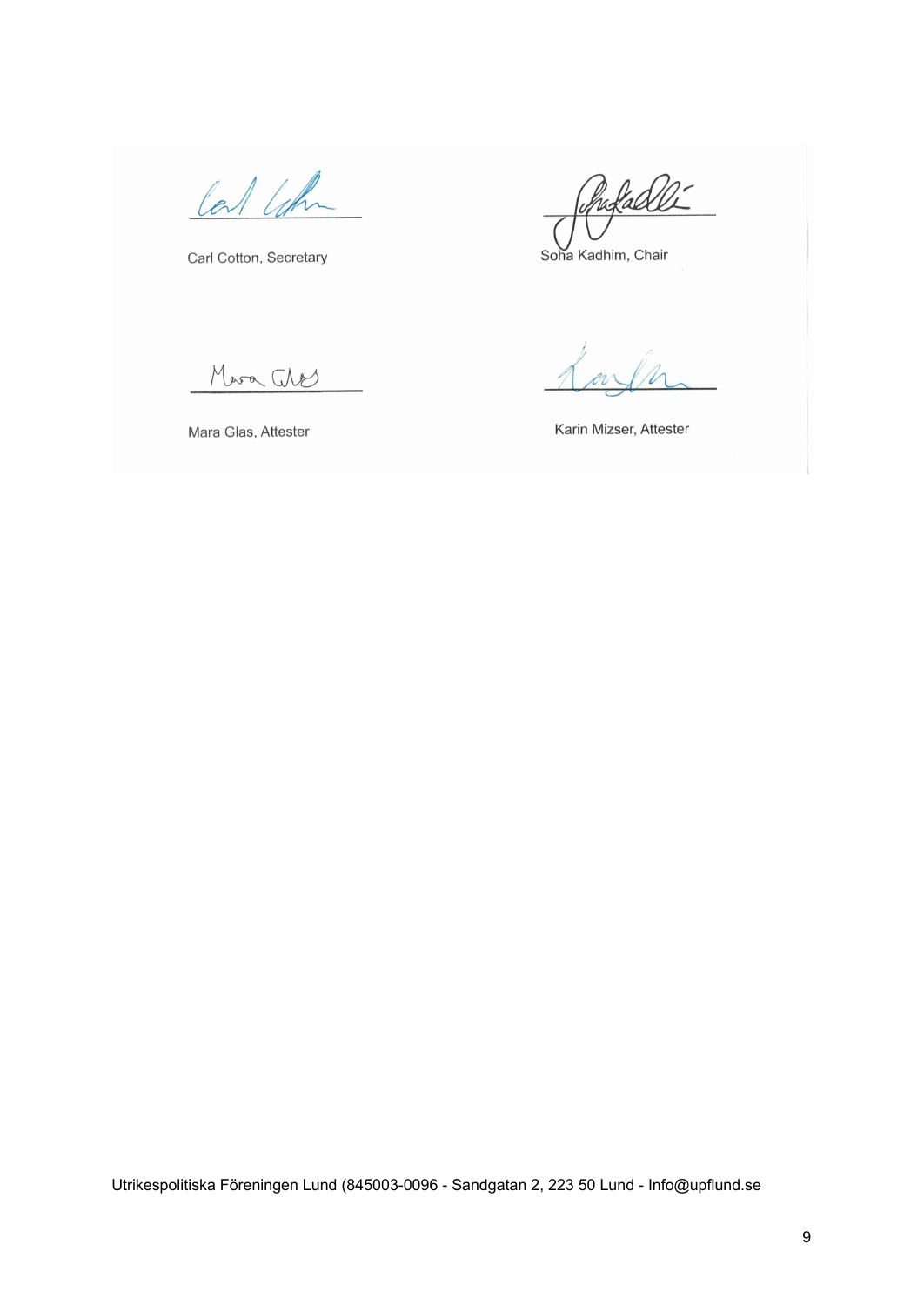Board Meeting 10 2021-03-25, 17:00-21:00 Online, Zoom The Board 20/21 Association of Foreign Affairs, Lund

- 1. Opening of the meeting
- 2. Election of Chair of the meeting
- 3. Election of Secretary of the meeting
- 4. Election of Attesters and Vote Counters of the meeting
- 5. Co-opted Persons
- 6. Setting of the Electoral Roll
- 7. Approval of the Agenda
- 8. Ratifying Per Capsulam Decisions
- 8.1.Project of the year
- 8.2.Magazine Budget
- 8.3.UPF Ball 2021
- 9. Information Point: Mental Health Month
- 10. Discussion Point: Hand-over documents
- 11.Discussion Point: Evaluation of UPF Free Day
- 12. Decision Point: Investments
- 13. Motions
- 14. Presidium reporting
- 14.1. UFS Representative
- 14.2. Treasurer
- 14.3. Secretary
- 14.4. Presidents
- 15. Committee reporting
- 15.1. Lecture
- 15.2. Magazine
- 15.3. Career
- 15.4. Activity
- 15.5.Webzine
- 15.6. Travel
- 15.7. PR
- 15.8. Pod&Radio
- 16. Other points
- 17. Confirmation of next board meeting
- 18. Meeting adjourned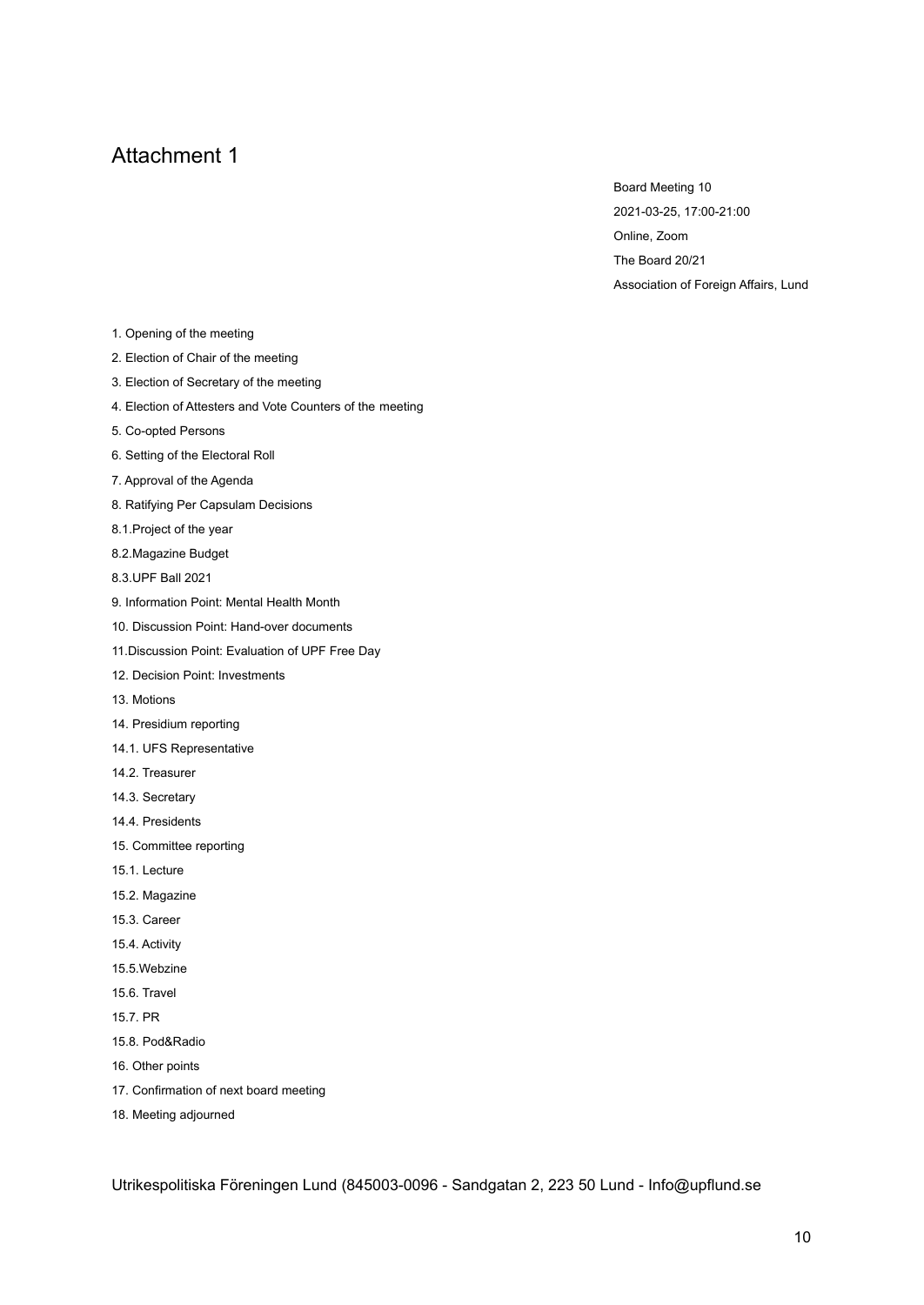Ratification of Per Capsulam Decision(s)

#### **Project of the Year**

#### **Background information**

The PC decision was sent out on Friday February 19th 2021 at 20:06. The deadline for the PC decision was Sunday February 22nd at 20:00. The election was carried out through a google forms. We had 3 positions but received 4 applications. 19 board members actively participated and 3 abstained (by not participating at all).

Board members were instructed to prioritize their candidates from 1-3 where number (1) was the most preferred candidate. This was turned into points where first candidate received 3 points and third candidate received 1 point.

#### **Results**

The elected candidates were announced on Monday at 17:30 through email to the board. The Secretary had access to the forms to double-check the results.

Elected candidates were the following (in no specific order): Linn Alfreeden, Saga Smith and Julia van Veen.

#### **Magazine Budget**

#### **Background**

Was sent out on Tuesday March 9th at 07:12 and the deadline was Friday March 12th at 17:00. A discussion point was added at the board meeting the same week to discuss the motion by Magazine. The decision was carried out in a google forms where board members had voted separately for each proposal and was given the opportunity to vote in favor or the proposal, rejecting the proposal and abstaining. Ea

Two proposals were submitted in the motion by the Magazine committee:

- Proposal 1 : To increase the Magazine Committee's budget by 8 000 SEK to cover the existing budget deficit

- Proposal 2: To further increase the Magazine Committee's budget by 5 000 SEK to cover printing and distribution cost for #3 Issue of THE PERSPECTIVE Magazine.

During the board meeting on Thursday March 11th, the Treasurer Lovisa Lundin Ziegler submitted a counter-proposal for the second proposal.

- Counter-proposal for proposal 2: to further increase the Magazine Committee's budget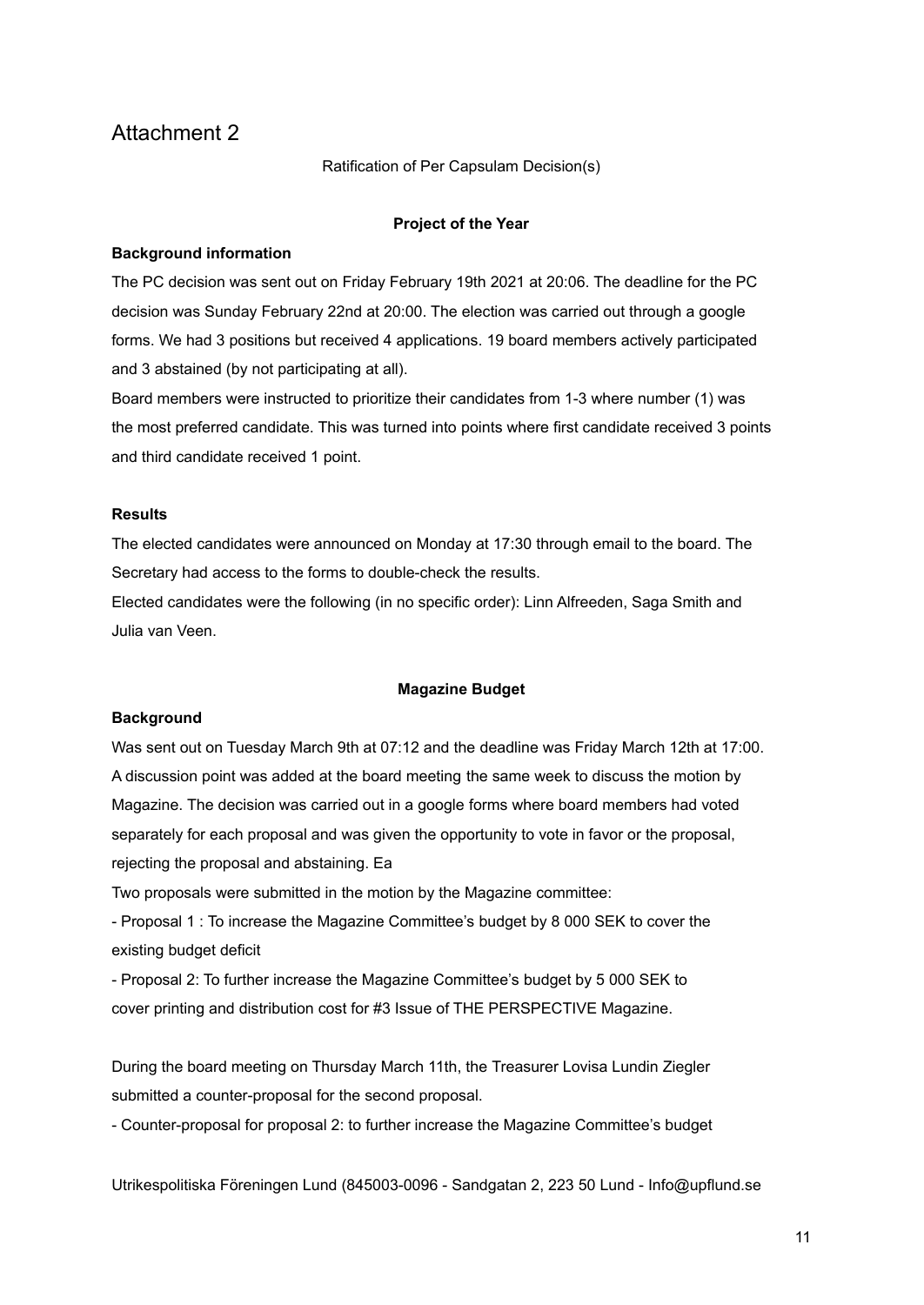by 5000 SEK to cover printing and distribution cost for the 3 and 4 issue of the

#### **Perspective Magazine**

Because some people had already participated in the PC Decision prior to the board meeting, we decided to give those who participated the option of removing their initial vote and vote again once the counter-proposal was added and we extended the deadline to Friday 12th of march at 21:00.

### **Results**

20 votes were counted for where one abstained from voting. 2 board members abstained by not participating at all. The results were announced on Sunday March 14th at 07:03. The results were as follows:

Proposal 1 : To increase the Magazine Committee's budget by 8 000 SEK to cover the existing budget deficit was approved

Proposal 2: To further increase the Magazine Committee's budget by 5 000 SEK to cover printing and distribution cost for #3 Issue of THE PERSPECTIVE Magazine was rejected Counter-proposal for proposal 2, from Lovisa: to further increase the Magazine Committee's budget by 5000 SEK to cover printing and distribution cost for the 3 and 4 issue of the Perspective Magazine was approved

The secretary was given access to the google forms to double-check the results.

#### **UPF Ball 2021**

### **Background**

The Activity Committee submitted a motion that needed a decision before the next board meeting. The PC Decision was therefore sent out to the board on Monday March 15th at 09:20 with the deadline on Wednesday March 17th at 17:00.

The decision was carried out in google forms. As two proposals were submitted, the google forms consisted of two separate decision points with the options of approving the proposal, rejecting the proposal and lastly, abstain.

Proposals were as follows:

- Proposal 1: To allocate 5000 SEK of the organisation's money to subsidise the ball ticket formembers of UPF

- Proposal 2: To not charge a fee for the medals from the active members participating to the ball

### **Results**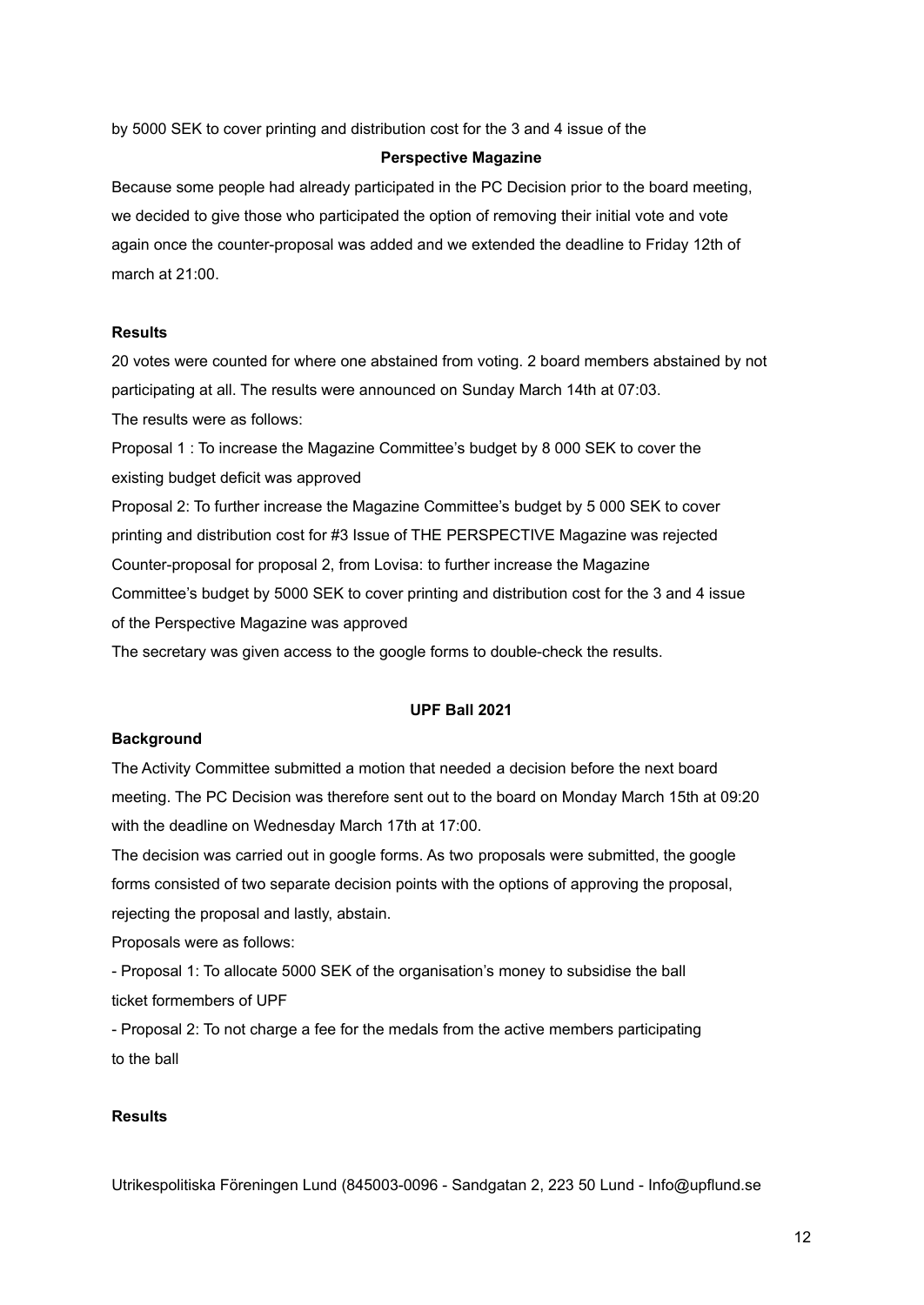The results were announced on Wednesday March 17th at 19:47. 19 board members

participated, 3 abstained by not participating at all.

The board decided to approve both proposals.

The google forms was shared with the Secretary to double-check the results.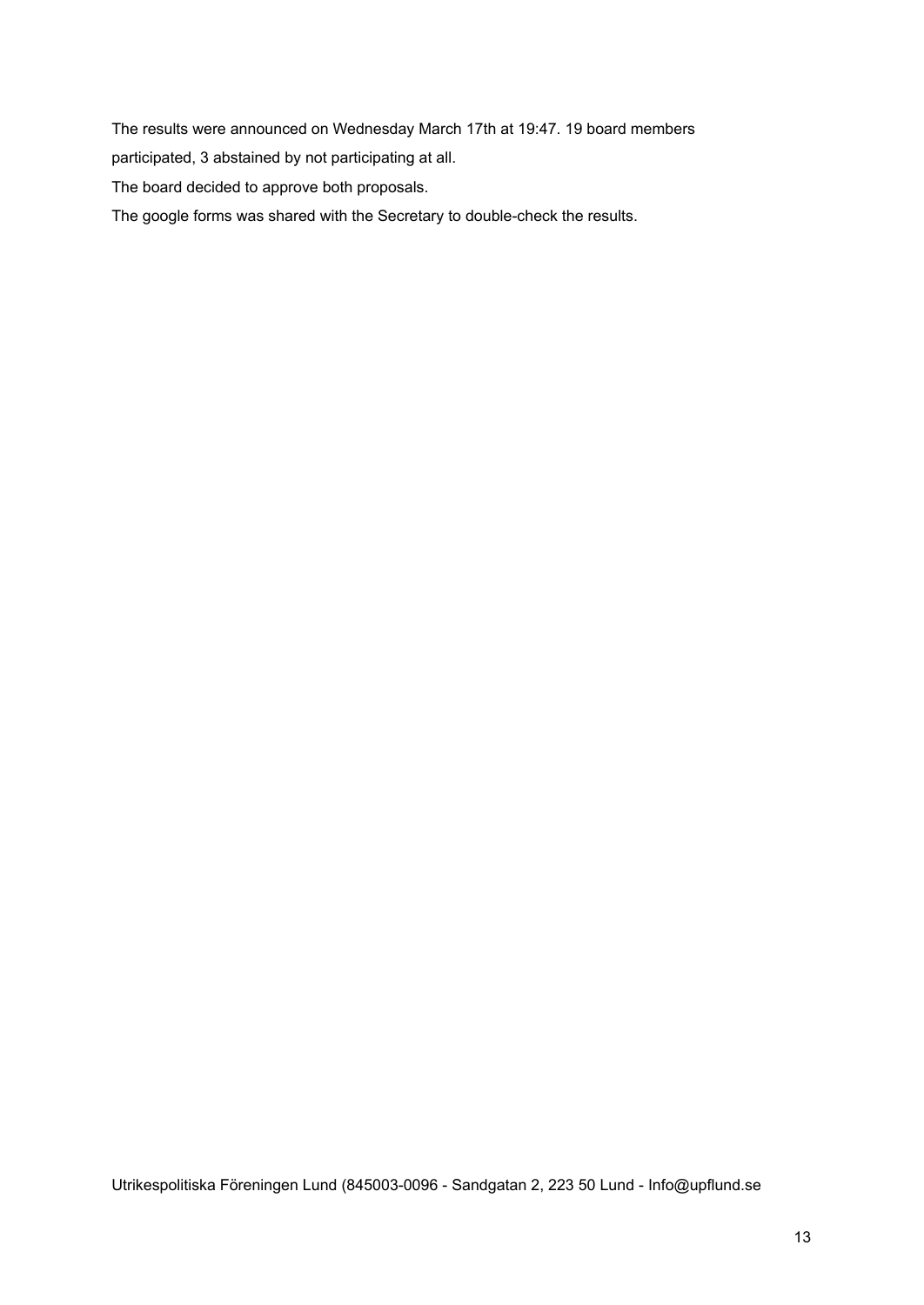### **Evaluation of UPF Free Day**

### **Background**

The last board had implemented a UPF free week during its operational year. At the beginning of our operational year, the president and vice president proposed that instead of having a UPF free week once per semester to instead implement a UPF free day. After discussion with the board it was decided that we instead should try the UPF free day and that Saturdays would be our day's off. We have now tried this for several months and thought it would be a good time to evaluate if this has worked and helped board members and active members to get rest.

To have a fruitful discussion at the board meeting please think about the following questions prior:

- How do you think that the UPF free day has worked so far?

o Have you been able to take Saturday's off?

o If not, what is the reason for not following the policy?

- Does Saturday's work or should we have UPF free day during another day

of the week. In that case what day?

- Do you have any other suggestions of what we can do instead if this hasn't been working?

### **Hand-over documents**

### **Background**

A re-occurring discussion this year has been the lack of information that has been given during hand-over meetings. Because of this, we need to make sure that our successors receive the proper information so that they can step into their positions and know what they should do and how to do this.

- What do you think we need to think about?
- Are you missing any information?
- Have you started writing your hand-over documents? All of you should start writing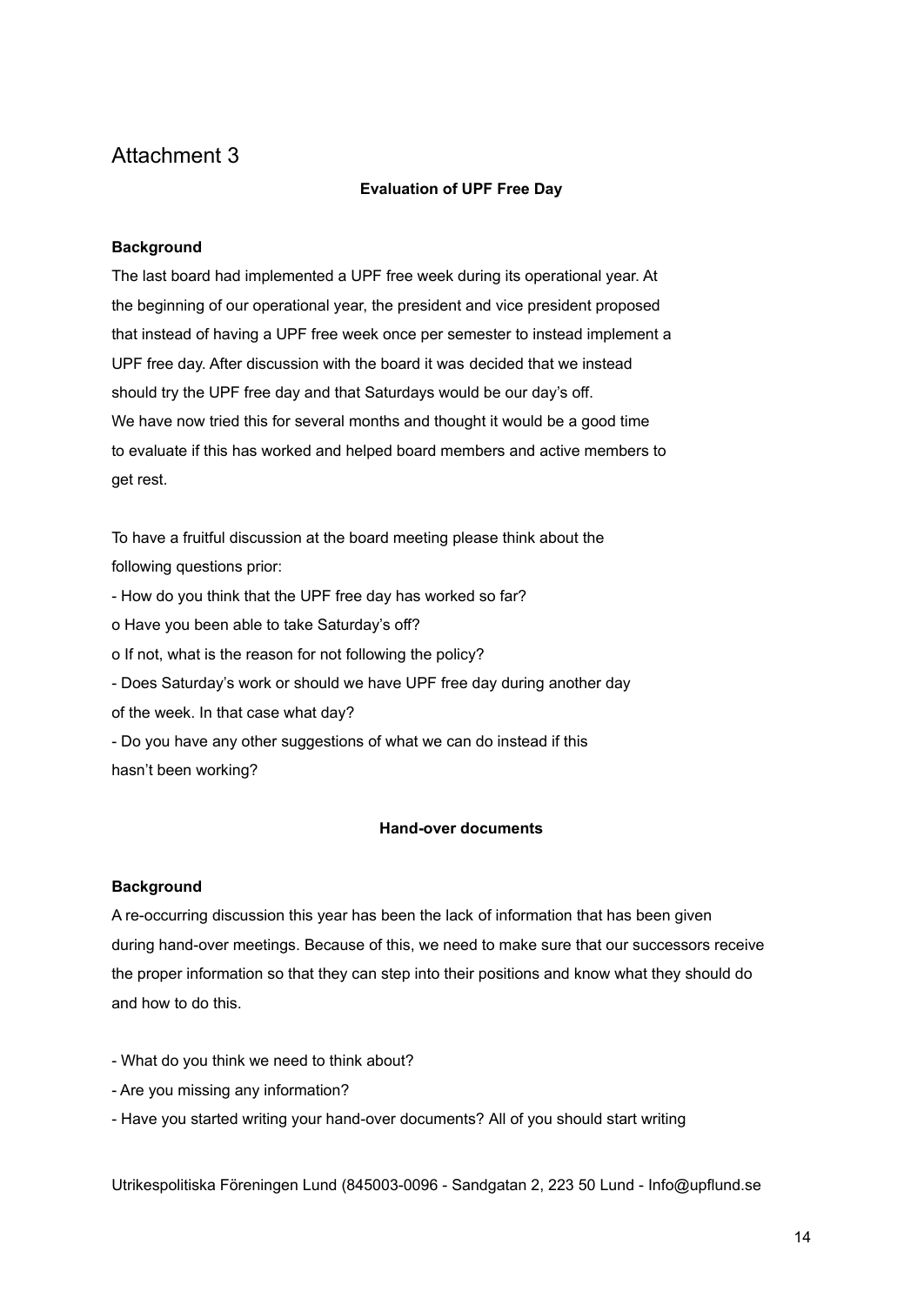this document now if you haven't started already!

Every committee should produce a document that at least includes:

- The obligations of a board member

-

- Anything relevant to know in terms of your committee work o Please make sure to include and focus on what they especially need to know for the beginning of the mandate or beginning of the semester o Include obstacles and solutions that you've faced this year! - The conditions of your committee and if there are any grant events they need to carry our during the autumn and approx. how much money in the budget is earmarked for the different grants

- Generally how your budget is structured

- The struggles you've faced and how you've solved them this year. The pandemic is creating difficulties for all committees – make sure they get the right prerequisites to start of the year right!

- Is there anything you need from the presidents or the treasurer to be able to give your successor the information required? Reach out to us

- Anything else we've missed?

Every one of you should send your hand-over documents to the presidents by end of April 26th!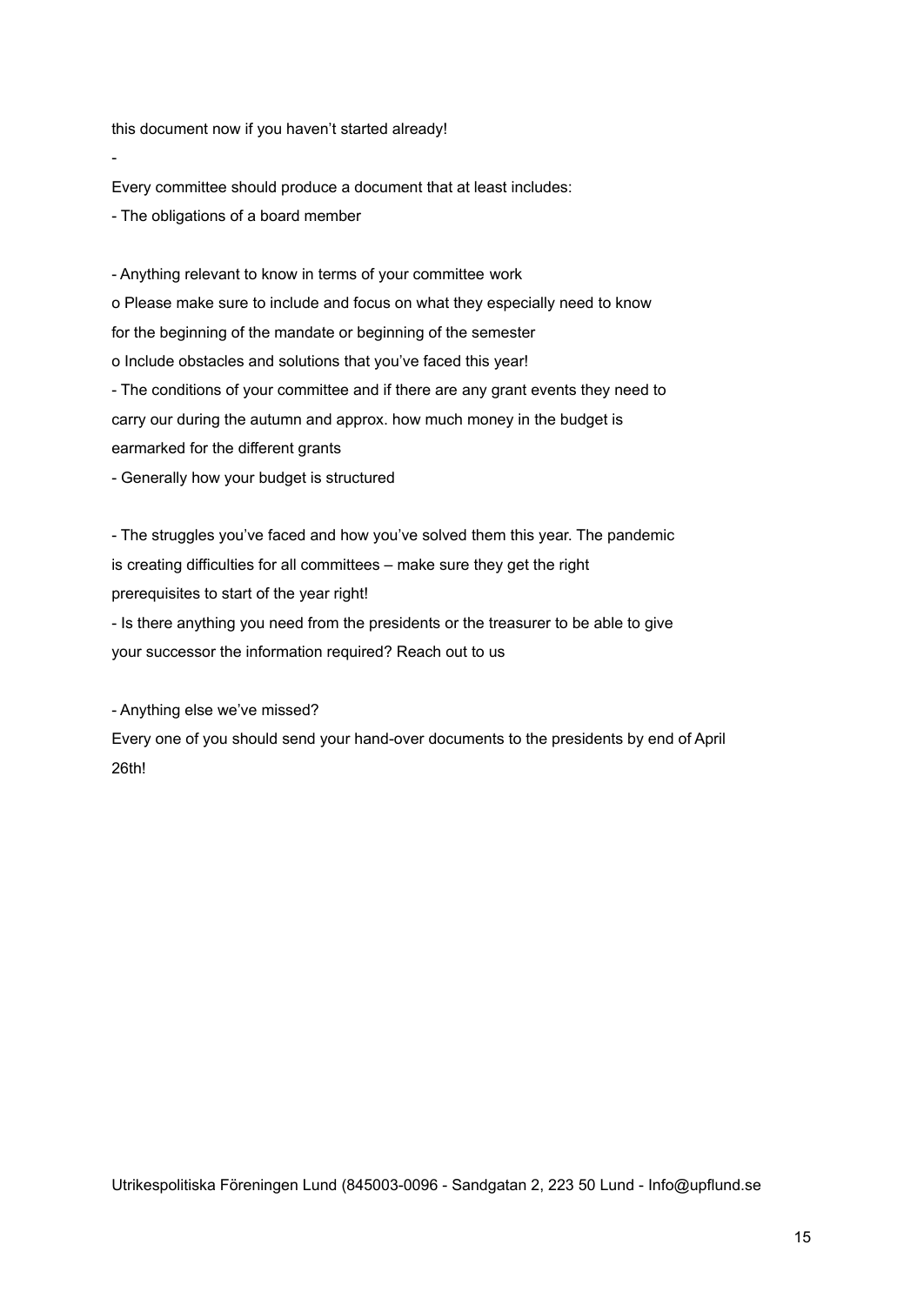Investment Suggestions

#### **Online games - Clara**

### **Motivation**

During this last year, our organization and all of us have had to adapt the way we run our committees and our board work. With the move of everything online our possibility for social interactions with committee members has been limited. Many of us feel that it is much more difficult to connect to our members through zoom. With this comes the risk that we are becoming less attractive for our members and also that fewer will be interested in applying for the board. To counteract this I suggest that we invest some money into buying access to some online game which we are free to use when we have digital hangouts with our committees as well as during board hangouts. Through these it is easier to achieve a relaxed atmosphere and personal connection with our members, which will likely increase the chance of them staying members and want to become members of the board. Since we also do not know how the pandemic will develop, it will be good to have access to these games to make future possible transitions into online work smoother as well.

Examples of such could be (researched on Steam):

- Jackbox games (price 20-70 euros depending on which game-package):

https://store.steampowered.com/search/?term=jackbox

- Different quiz games (1-30 euros depending on which one):

https://store.steampowered.com/search/?term=quiz

- Furthermore, with a Steam account, we gain access to free games as well

Clara Karlsson Schedvin suggest that the board invests up to a 1000SEK in online games which can be used during online hangouts

### **New computer- Soha**

Discussion regarding a new computer has been circulating since the beginning of the entire year. There are many different alternatives, different price range and different features it's difficult to know what the association/the different committees might need with this new computer so before researching I thought it could be good to know what is asked for so I have a few questions that needs to be answered.

Questions: